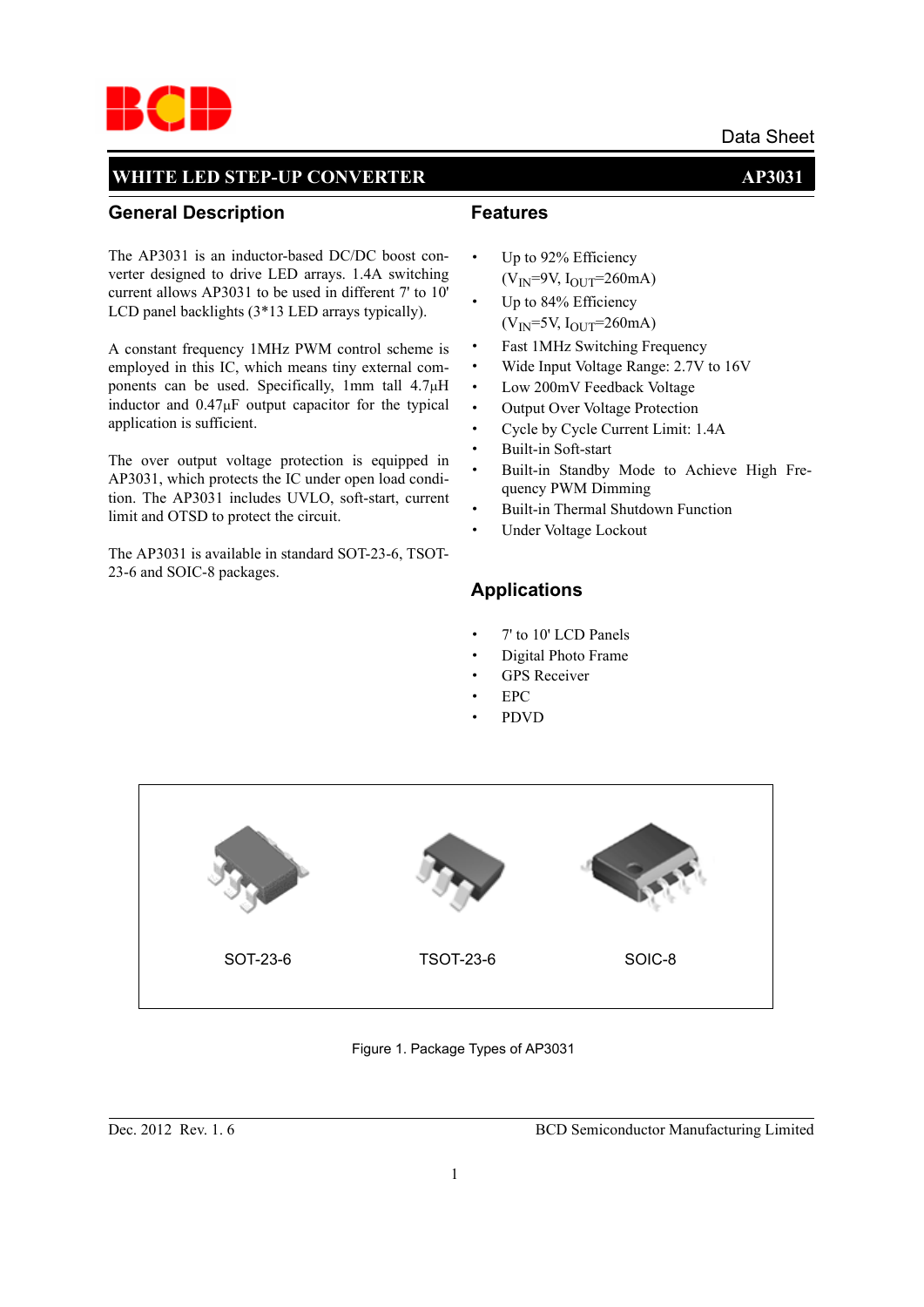

## **WHITE LED STEP-UP CONVERTER AP3031**

## **Pin Configuration**





## **Pin Description**

| <b>Pin Number</b> |         |                               |                                                                                                                                                                                                                                                                                                                                                                                                                  |
|-------------------|---------|-------------------------------|------------------------------------------------------------------------------------------------------------------------------------------------------------------------------------------------------------------------------------------------------------------------------------------------------------------------------------------------------------------------------------------------------------------|
| 6-Pin             | 8-Pin   | <b>Pin Name</b>               | <b>Function</b>                                                                                                                                                                                                                                                                                                                                                                                                  |
|                   | 4       | <b>SW</b>                     | Switch Pin. Connect external inductor and Schottky                                                                                                                                                                                                                                                                                                                                                               |
| 2                 | 2, 3, 6 | <b>GND</b>                    | Ground Pin                                                                                                                                                                                                                                                                                                                                                                                                       |
| 3                 |         | FB                            | Voltage Feedback Pin. Reference voltage is 200mV                                                                                                                                                                                                                                                                                                                                                                 |
|                   | 8       | <b>CTRL</b>                   | Enable and Dimming Control Pin. Connect to a high input to enable the IC or a low input to<br>disable the IC.<br>If logic low time is more than about 0.7ms and then enable the IC, the AP3031 will soft start to<br>protect system departments. If logic low time is less than about 0.7ms and then enable the IC,<br>the AP3031 will hold on standby mode and start directly to achieve high frequency dimming |
| 5                 | 7       | $\overline{\text{O}}\text{V}$ | Over-voltage Protection Input Pin. Connect to the output directly. On OVP condition, the out-<br>put voltage will be clamped                                                                                                                                                                                                                                                                                     |
| 6                 | 5       | $\rm V_{IN}$                  | Input Supply Pin. Must be locally bypassed                                                                                                                                                                                                                                                                                                                                                                       |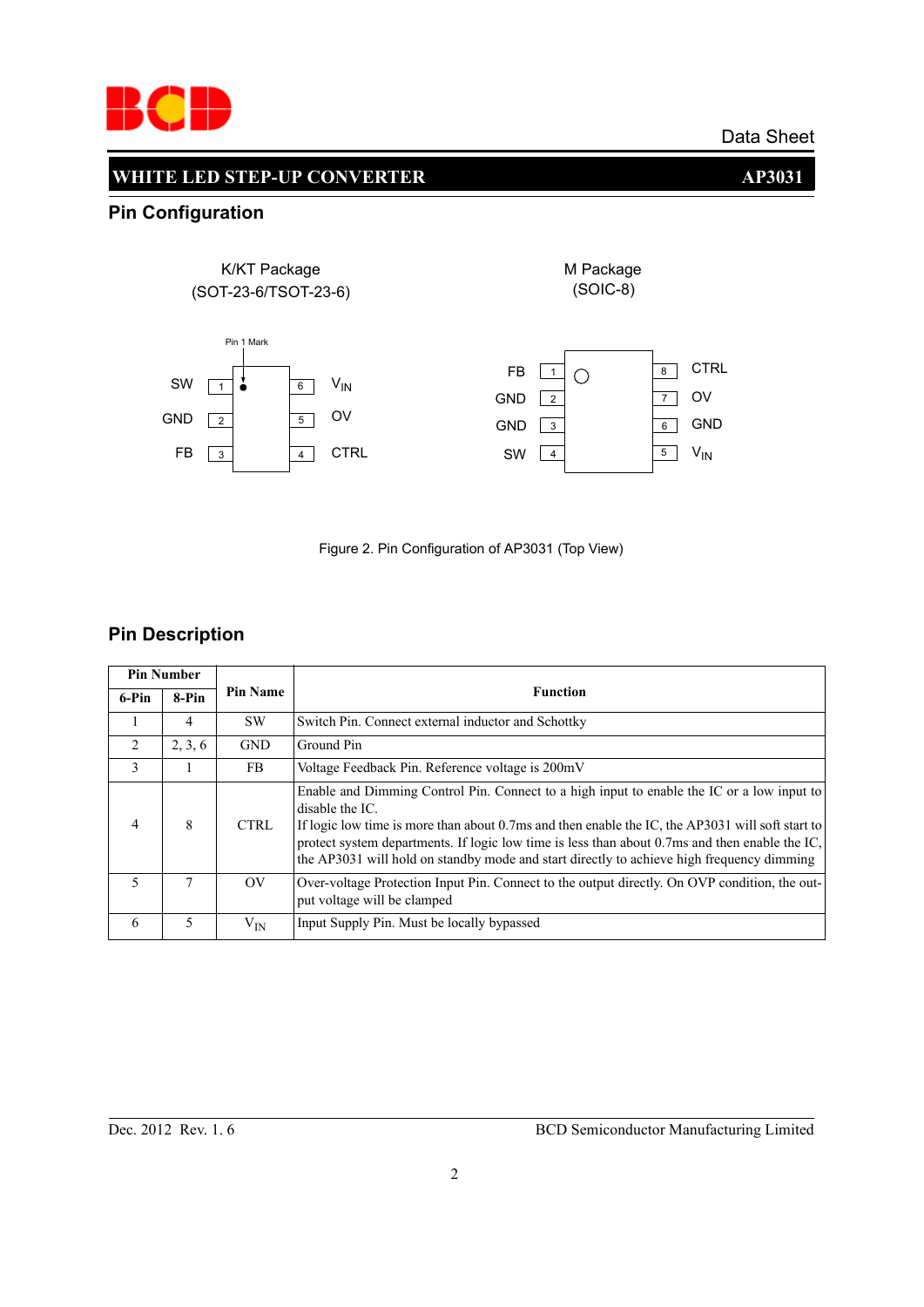

## **WHITE LED STEP-UP CONVERTER AP3031**

## **Functional Block Diagram**





## **Ordering Information**



| Package   | <b>Temperature</b><br>Range | <b>Part Number</b> | <b>Marking ID</b> | <b>Packing Type</b> |  |
|-----------|-----------------------------|--------------------|-------------------|---------------------|--|
| SOT-23-6  |                             | AP3031KTR-G1       | <b>GEC</b>        | Tape & Reel         |  |
| TSOT-23-6 | $-40$ to $85^{\circ}$ C     | AP3031KTTR-G1      | L1E               | Tape & Reel         |  |
| SOIC-8    |                             | AP3031M-G1         | 3031M-G1          | Tube                |  |
|           |                             | AP3031MTR-G1       | 3031M-G1          | Tape & Reel         |  |

BCD Semiconductor's Pb-free products, as designated with "G1" suffix in the part number, are RoHS compliant and green.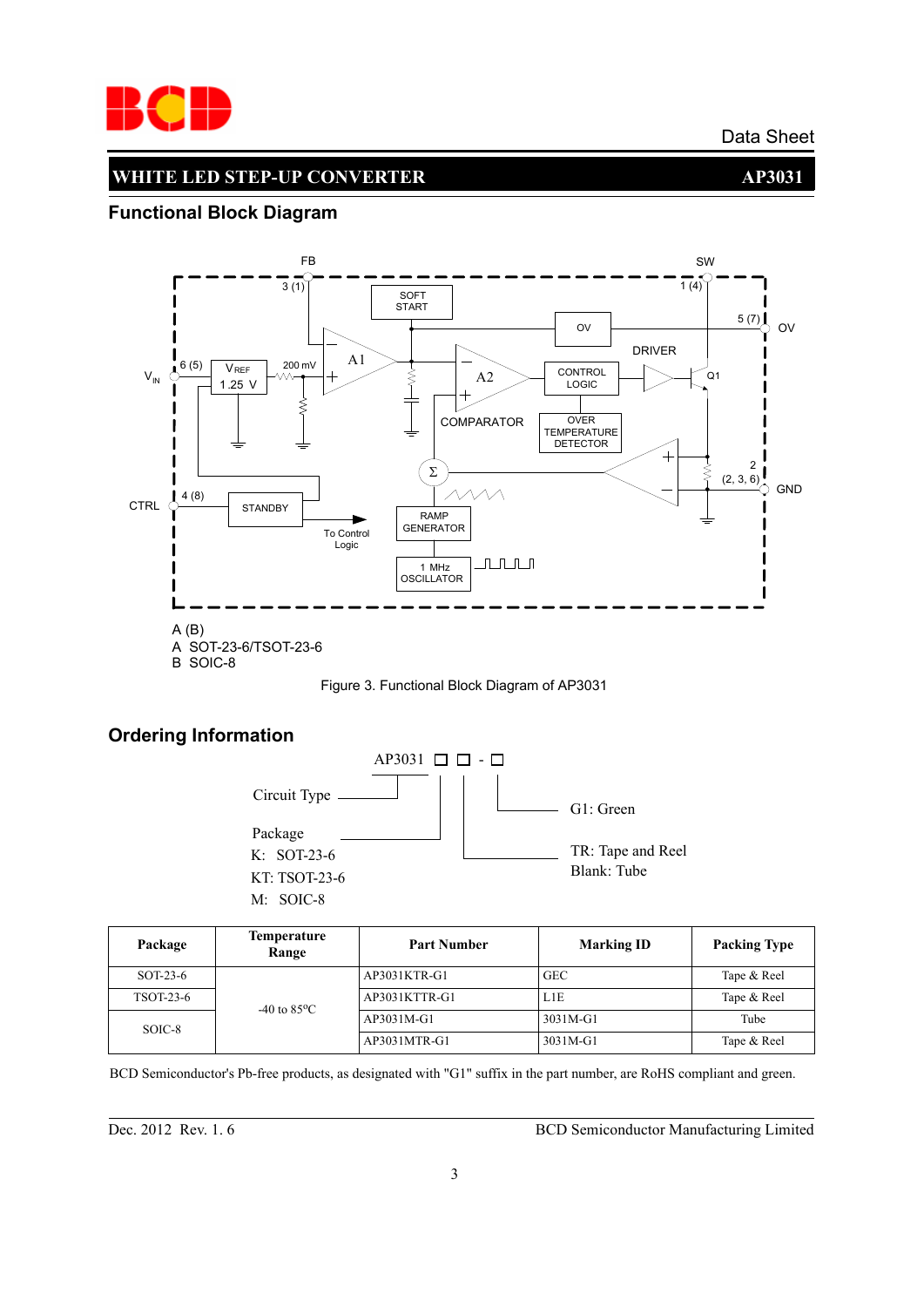

## **WHITE LED STEP-UP CONVERTER AP3031**

## **Absolute Maximum Ratings (Note 1)**

| Parameter                             | <b>Symbol</b>     | Value              |     | Unit          |
|---------------------------------------|-------------------|--------------------|-----|---------------|
| Input Voltage                         | $V_{IN}$          | 20                 |     | V             |
| SW Voltage                            | $V_{SW}$          | 38                 |     | V             |
| FB Voltage                            | $V_{FB}$          | 20                 |     | V             |
| <b>CTRL</b> Voltage                   | $V_{\text{CTRL}}$ | 20                 |     | V             |
| <b>Thermal Resistance</b>             | $\theta_{JA}$     | SOT-23-6/TSOT-23-6 | 265 |               |
| (Junction to Ambient, No Heat Sink)   |                   | SOIC-8             | 120 | $\rm ^{o}C/W$ |
| <b>Operating Junction Temperature</b> | $T_J$             | 150                |     | $\rm ^{o}C$   |
| Storage Temperature Range             | $T_{STG}$         | $-65$ to 150       |     | $\rm ^{o}C$   |
| Lead Temperature (Soldering, 10sec)   | $T_{LEAD}$        | 260                |     | $\rm ^{o}C$   |
| ESD (Machine Model)                   |                   | 600                |     | V             |
| ESD (Human Body Model)                |                   | 4000               |     | V             |

Note 1: Stresses greater than those listed under "Absolute Maximum Ratings" may cause permanent damage to the device. These are stress ratings only, and functional operation of the device at these or any other conditions beyond those indicated under "Recommended Operating Conditions" is not implied. Exposure to "Absolute Maximum Ratings" for extended periods may affect device reliability.

## **Recommended Operating Conditions**

| <b>Parameter</b>                   | Symbol                   | Min   | Max | Unit        |
|------------------------------------|--------------------------|-------|-----|-------------|
| <b>Operating Temperature Range</b> | $\mathbf{T}$<br>$1_{OP}$ | $-40$ | 85  | $\rm ^{o}C$ |
| Input Voltage                      | $V_{IN}$                 | 2.7   | 16  |             |
| <b>CTRL Voltage</b>                | $\rm{V}_{\rm {CTRL}}$    |       | 16  |             |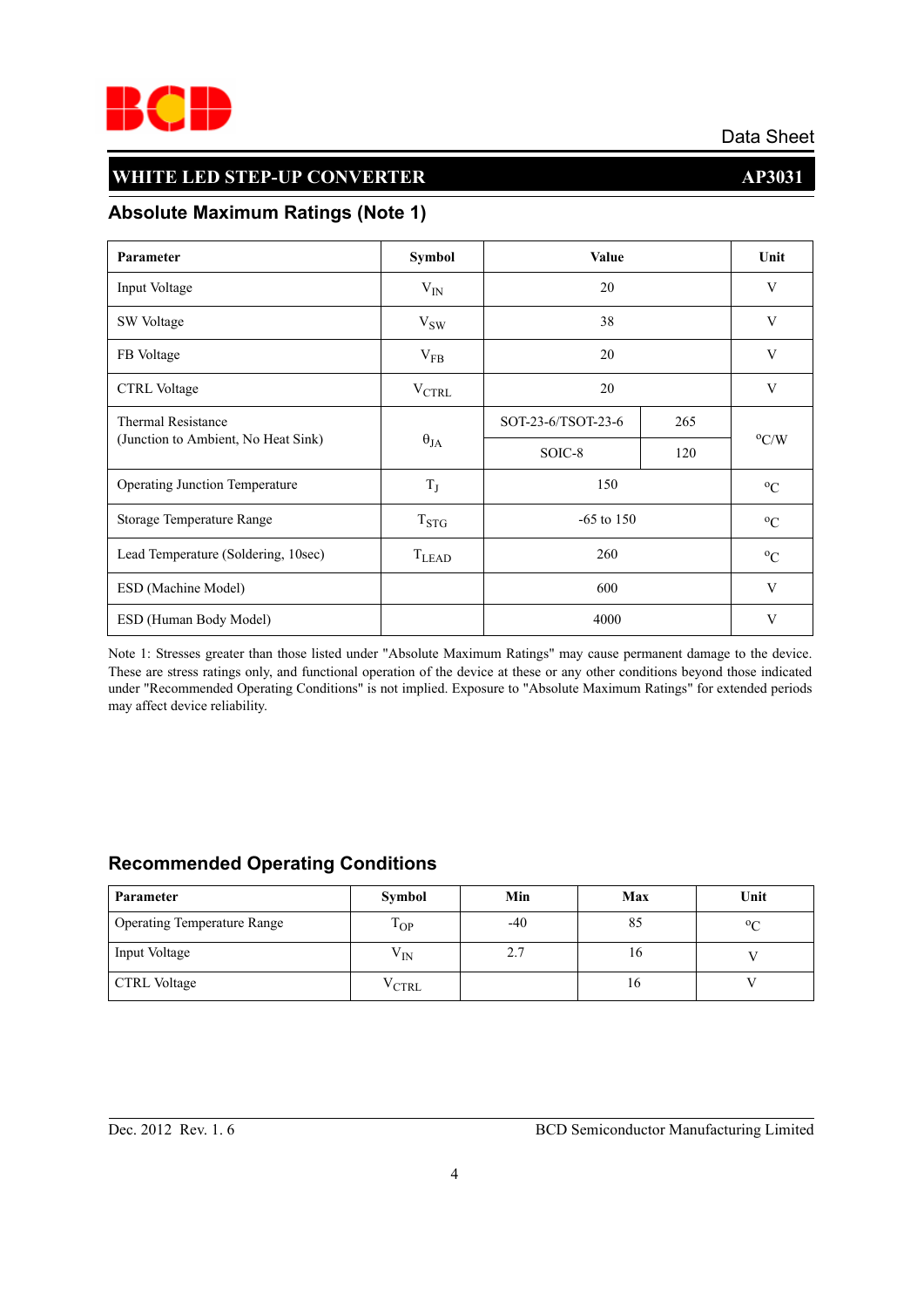

## **WHITE LED STEP-UP CONVERTER AP3031**

# **Electrical Characteristics**

 $(V_{IN} = 5.0V, V_{CTRL} = 5.0V, T_A = 25°C$ , unless otherwise specified.)

| Parameter                                       | <b>Symbol</b>     | <b>Conditions</b>                                                       | Min  | <b>Typ</b>   | Max  | Unit          |
|-------------------------------------------------|-------------------|-------------------------------------------------------------------------|------|--------------|------|---------------|
| <b>Operating Voltage</b>                        | $V_{IN}$          |                                                                         | 2.7  |              | 16   | V             |
| Feedback Voltage (Note 2)                       | $V_{FB}$          | $IOUT=20mA, 3 LEDs,$<br>$T_A = -40$ <sup>o</sup> C to 85 <sup>o</sup> C | 188  | 200          | 212  | mV            |
| FB Pin Bias Current                             | $I_{FB}$          |                                                                         |      | 35           | 100  | nA            |
| Quiescent Current                               | $I_Q$             | $V_{FB} = V_{IN}$ , no switching                                        | 3.0  | 4.0          | 5.0  | mA            |
| Shutdown Quiescent Current                      | $I_{SHDN}$        | $V_{CTRL} = 0V$                                                         | 20   | 50           | 80   | μA            |
| Switching Frequency                             | $\mathbf f$       |                                                                         | 0.75 | $\mathbf{1}$ | 1.3  | <b>MHz</b>    |
| Maximum Duty Cycle                              | $D_{MAX}$         |                                                                         | 90   | 93           |      | $\frac{0}{0}$ |
| Switch Current Limit (Note 3)                   | <b>I</b> LIMIT    | $D = 60\%$                                                              | 1.2  | 1.4          |      | $\mathbf{A}$  |
| Switch V <sub>CE</sub> Saturation Voltage       | $V_{CESAT}$       | $I_{SW}=0.6A$                                                           |      | 300          |      | mV            |
| Switch Leakage Current                          |                   | $V_{SW}=16V$                                                            |      | 0.01         | 5    | μA            |
| CTRL Pin Voltage                                | $\rm V_{CTRL}$    | Active high                                                             | 1.8  |              |      | $\mathbf{V}$  |
|                                                 |                   | Active low                                                              |      |              | 0.5  |               |
| <b>CTRL Pin Bias Current</b>                    | $I_{\text{CTRL}}$ |                                                                         | 35   | 60           | 85   | μA            |
| <b>OVP</b> Voltage                              | $V_{OVP}$         |                                                                         | 15.5 | 17.5         | 19.5 | V             |
| Soft-start Time                                 | $t_{SS}$          |                                                                         |      | 250          |      | $\mu$ s       |
| <b>Standby Time</b>                             | $t_{\text{STB}}$  |                                                                         |      | 0.7          |      | ms            |
| Thermal Shutdown                                | T <sub>OTSD</sub> |                                                                         |      | 155          |      | $^{0}C$       |
| <b>Thermal Resistance</b><br>(Junction to Case) | $\theta_{\rm JC}$ |                                                                         |      | 60           |      | $\rm ^{o}C/W$ |

Note 2: The bold type specifications of full temperature range are guaranteed by design (GBD). Note 3: The switch current limit is related to duty cycle. Please refer to Figure 15 for detail.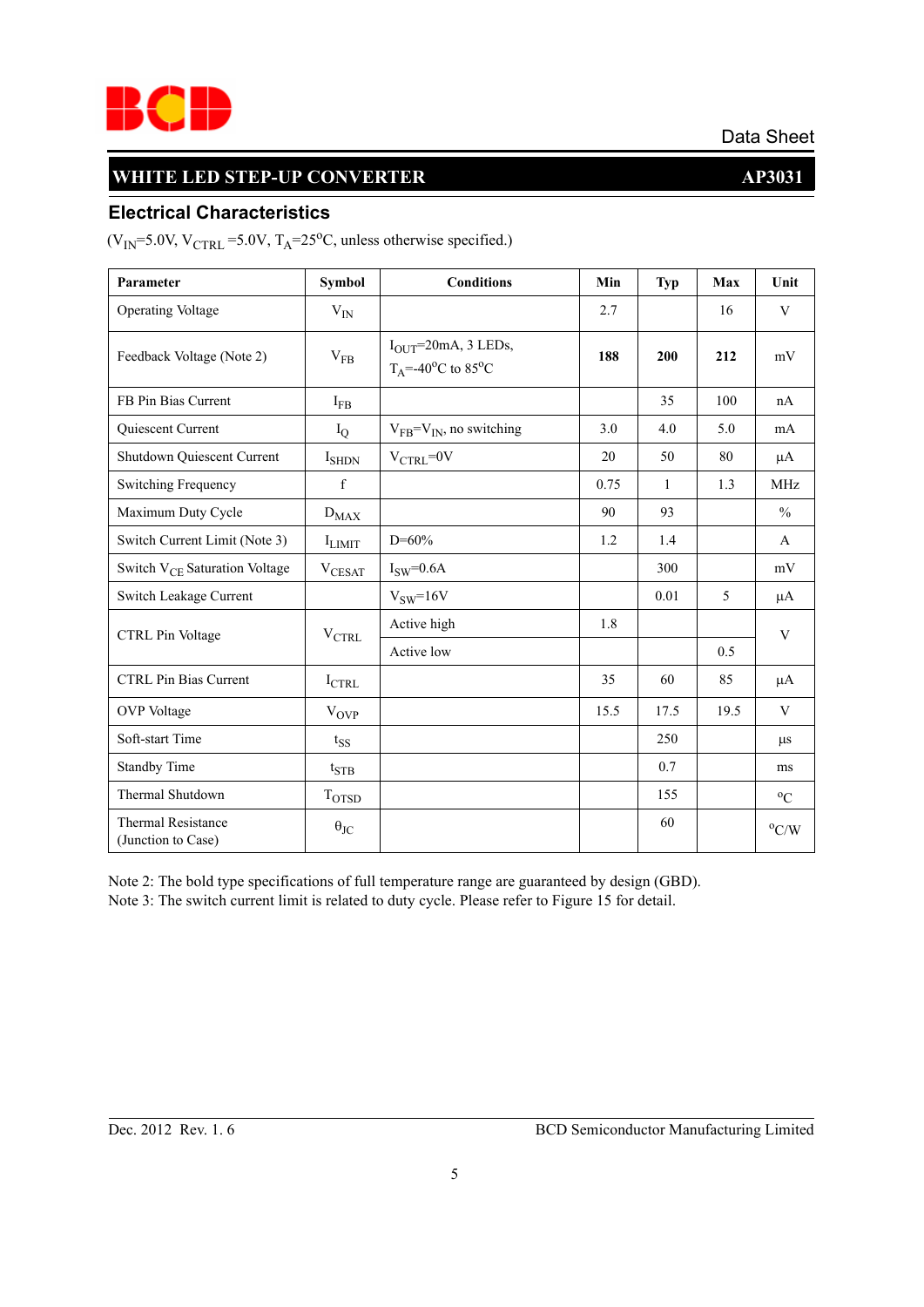

## **WHITE LED STEP-UP CONVERTER AP3031**

## **Typical Performance Characteristics**

(WLED forward voltage ( $V_F$ )=3.2V at I<sub>F</sub>=20mA, unless otherwise noted.)



Figure 4. Efficiency vs. Output Current Figure 5. Efficiency vs. Input Voltage





Figure 6. Minimum Operating Voltage vs. Temperature Figure 7. Quiescent Current vs. Input Voltage

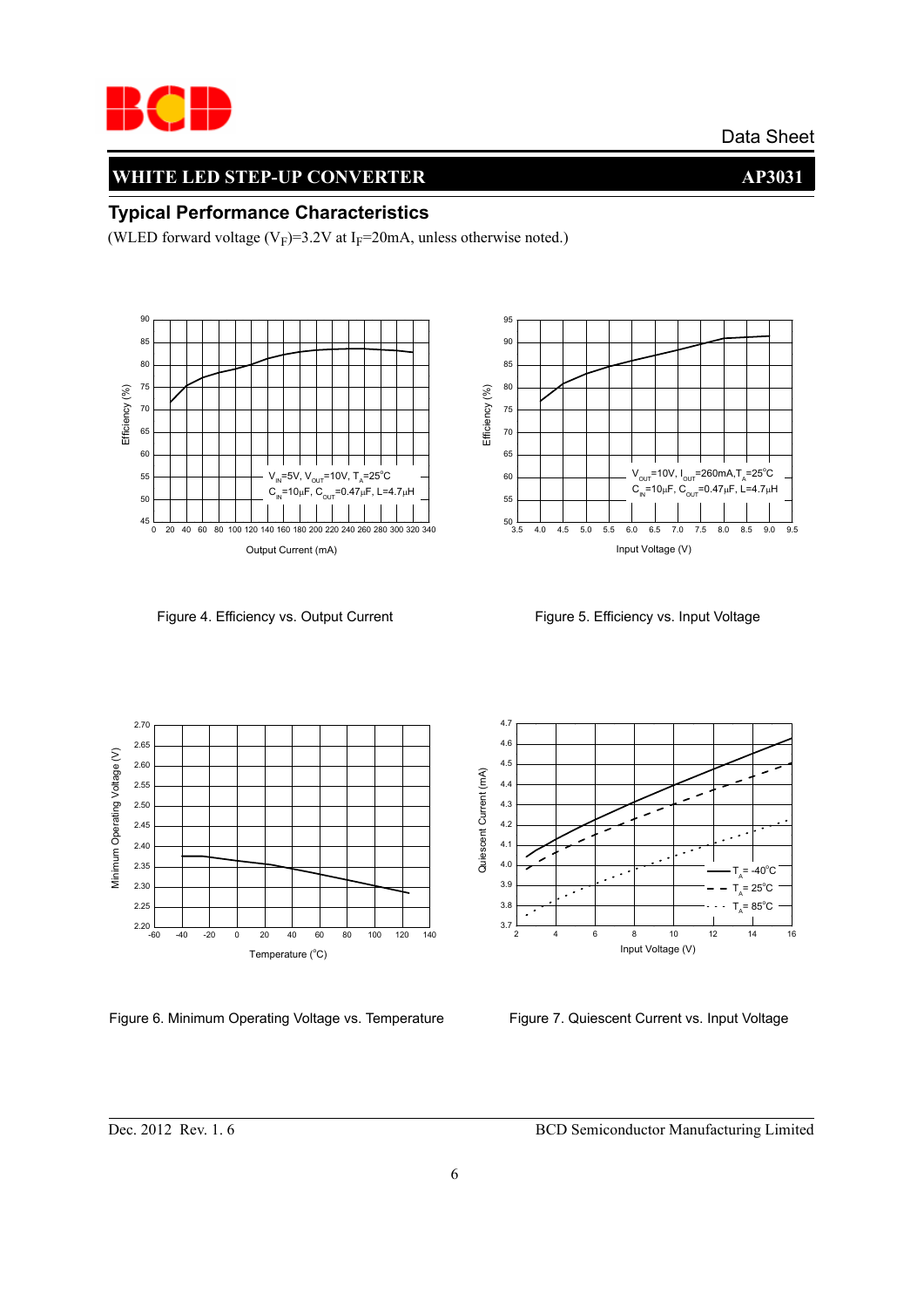

## **WHITE LED STEP-UP CONVERTER AP3031**

#### **Typical Performance Characteristics (Continued)**

(WLED forward voltage ( $V_F$ )=3.2V at I<sub>F</sub>=20mA, unless otherwise noted.)





Figure 8. Shutdown Quiescent Current vs. Input Voltage Figure 9. CTRL Pin Voltage vs. Temperature



Figure 10. CTRL Pin Current vs. CTRL Pin Voltage



Figure 11. Feedback Voltage vs. Temperature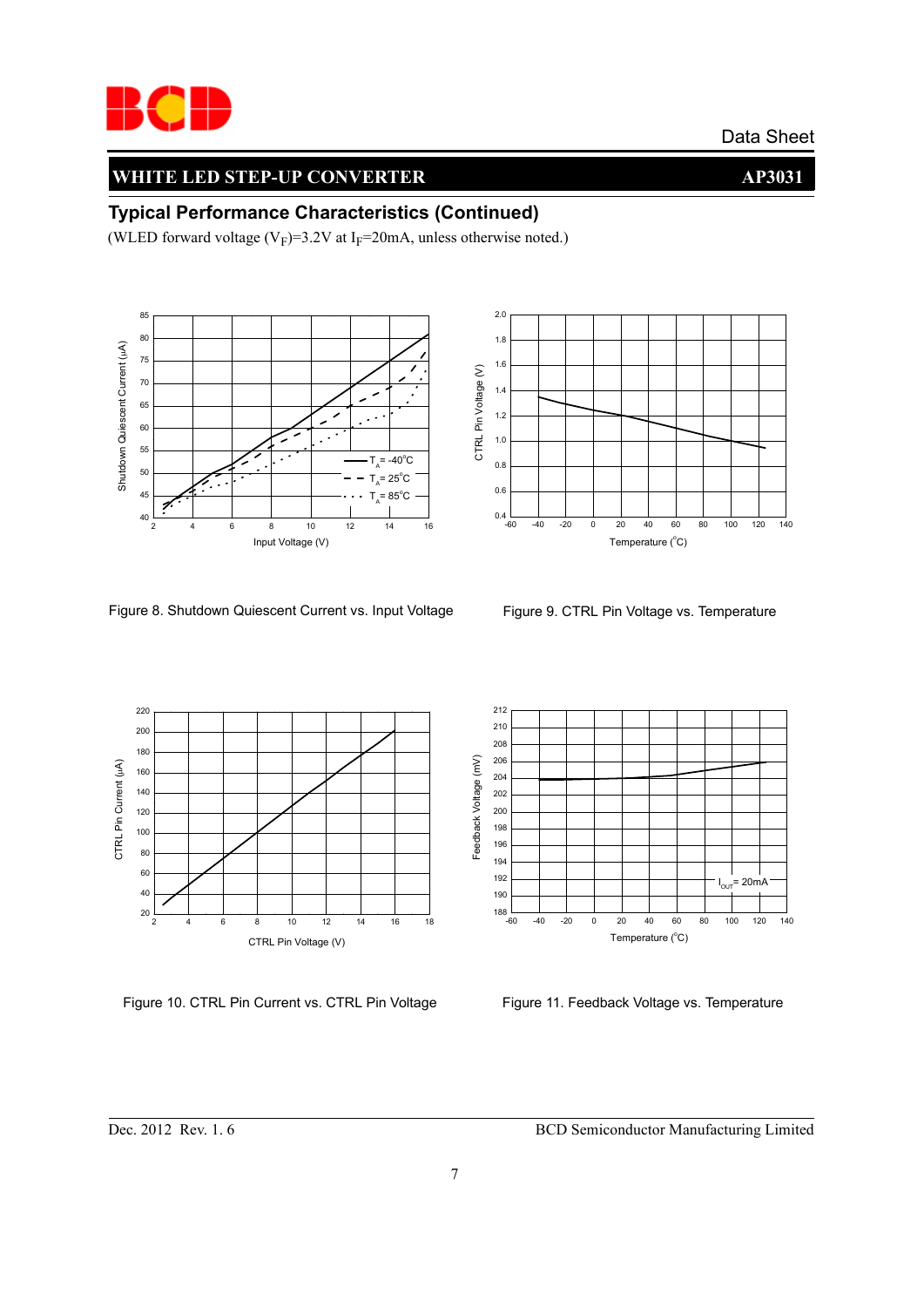

## **WHITE LED STEP-UP CONVERTER AP3031**

#### **Typical Performance Characteristics (Continued)**

(WLED forward voltage ( $V_F$ )=3.2V at I<sub>F</sub>=20mA, unless otherwise noted.)



Figure 12. Frequency vs. Temperature



19

20

Figure 13. OVP Voltage vs. Temperature





Figure 14. Frequency vs. Input Voltage Figure 15. Switch Current Limit vs. Duty Cycle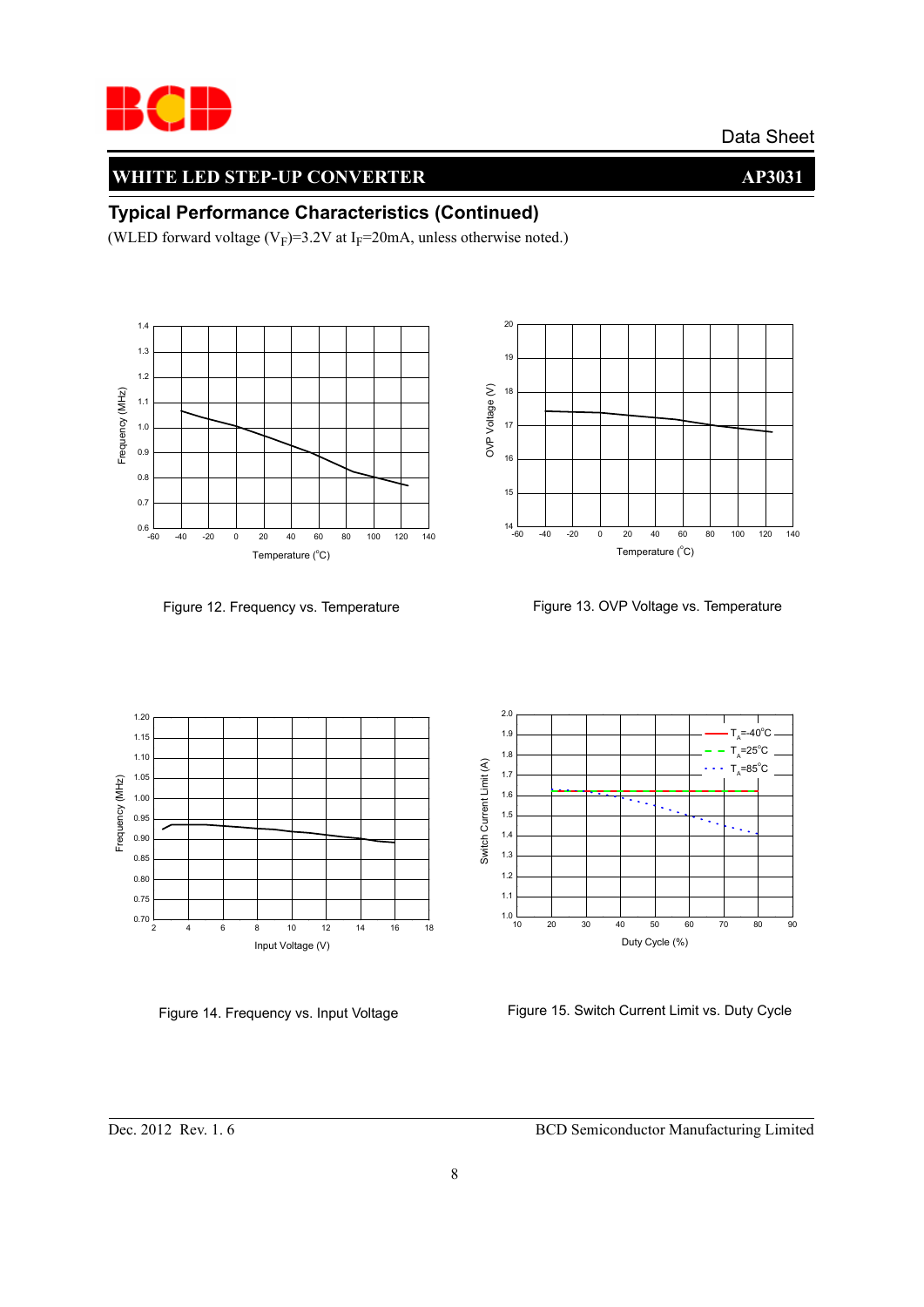

## **WHITE LED STEP-UP CONVERTER AP3031**

#### **Typical Performance Characteristics (Continued)**

(WLED forward voltage ( $V_F$ )=3.2V at I<sub>F</sub>=20mA, unless otherwise noted.)







Figure 17. Case Temperature vs. Output Current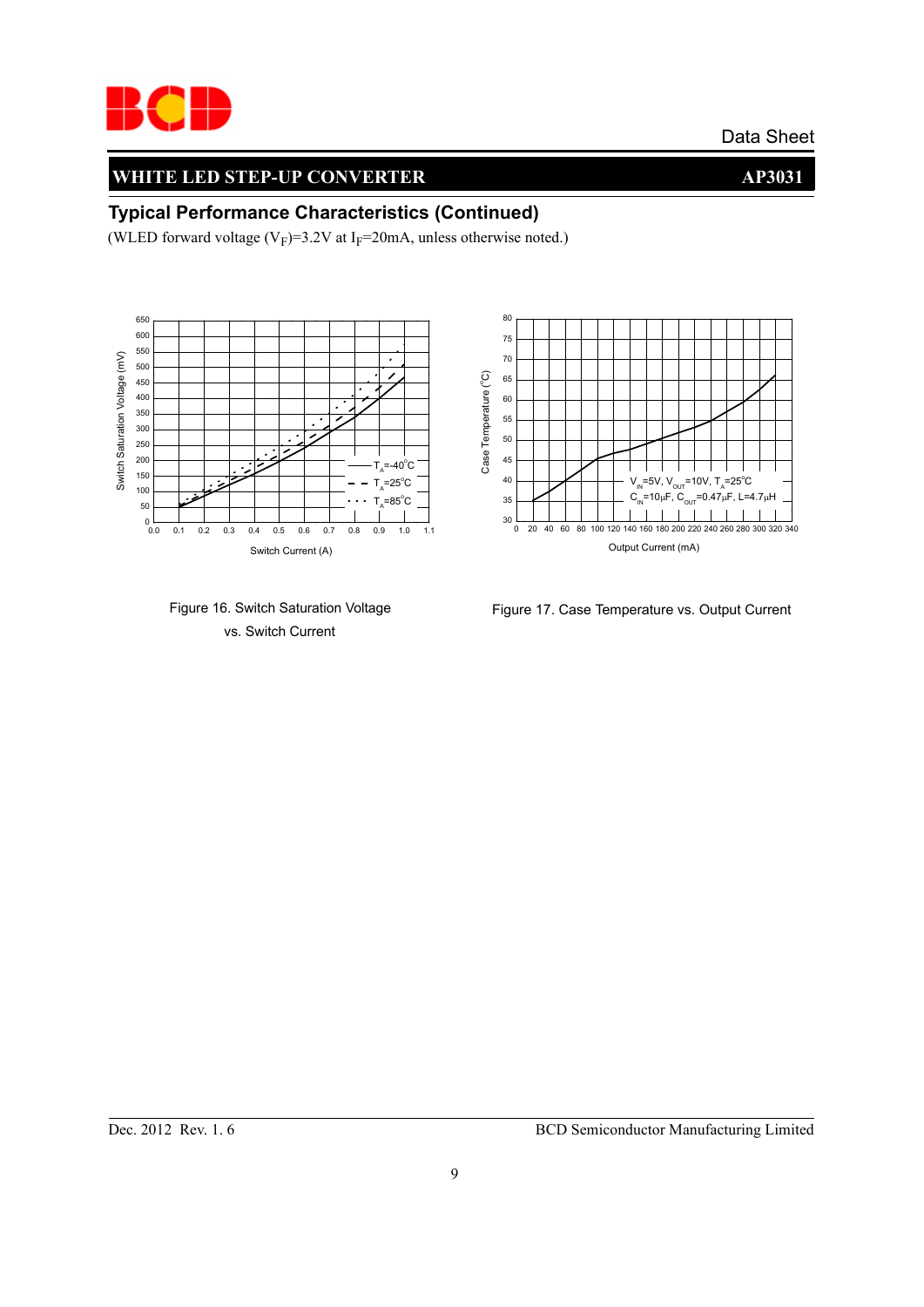

#### **Application Information**

#### **Operation**

The AP3031 is a boost DC-DC converter which uses a constant frequency, current mode control scheme to provide excellent line and load regulation. Operation can be best understood by referring to Figure 3 and Figure 24.

At the start of each oscillator cycle, switch Q1 turns on. The switch current will increase linearly. The voltage on sense resistor is proportional to the switch current. The output of the current sense amplifier is added to a stabilizing ramp and the result is fed into the noninversion input of the PWM comparator A2. When this voltage exceeds the output voltage level of the error amplifier A1, the switch is turned off.

It is clear that the voltage level at inversion input of A2 sets the peak current level to keep the output in regulation. This voltage level is the output signal of error amplifier A1, and is the amplified signal of the voltage difference between feedback voltage and reference voltage of 200mV. So, a constant output current can be provided by this operation mode.

#### **LED Current Control**

Refer to Figure 24, the LED current is controlled by the feedback resistor R<sub>ISET</sub>. LEDs' current accuracy is determined by the feedback voltage and resistor  $R_{\text{ISFT}}$ , so the precise resistors are preferred. The resistance of  $R_{\text{ISET}}$  is in inverse proportion to the LED current since the feedback reference is fixed at 200mV. The relation for  $R_{\text{ISET}}$  and LED current ( $I_{\text{LED}}$ )can be expressed as below:

$$
R_{\rm ISET}=\frac{200mV}{I_{\rm LED}}
$$

#### **Over Voltage Protection**

The AP3031 has an internal open load protection circuit. When the LEDs are disconnected from circuit or fail open, the output voltage is clamped at about 17.5V. The AP3031 will switch at a low frequency, and minimize current to avoid input voltage drop.

#### **Soft Start**

The AP3031 has an internal soft start circuit to limit the inrush current during startup. If logic low time on CTRL pin is more than about 0.7ms and then enable the IC, the AP3031 will start smoothly to protect the supplier. The time of startup is controlled by internal soft-start capacitor. Details please refer to Figure 18.



 Figure 18. Soft-start Waveform  $V_{IN}$ =5V, 3×13 LEDs,  $I_{LED}$ =260mA

#### **Standby and Dimming**

To avoid audio noise and achieve high frequency dimming, AP3031 is equipped with standby function. If logic low time on CTRL pin is less than about 0.7ms and then enable the IC, the AP3031 will hold on standby mode and start directly to achieve high frequency dimming. Details please refer to Figure 19.



Figure 19. Standby Waveform

Two typical types of dimming control circuit are present as below. First, controlling CTRL Pin voltage to change operation state is a good choice. Second,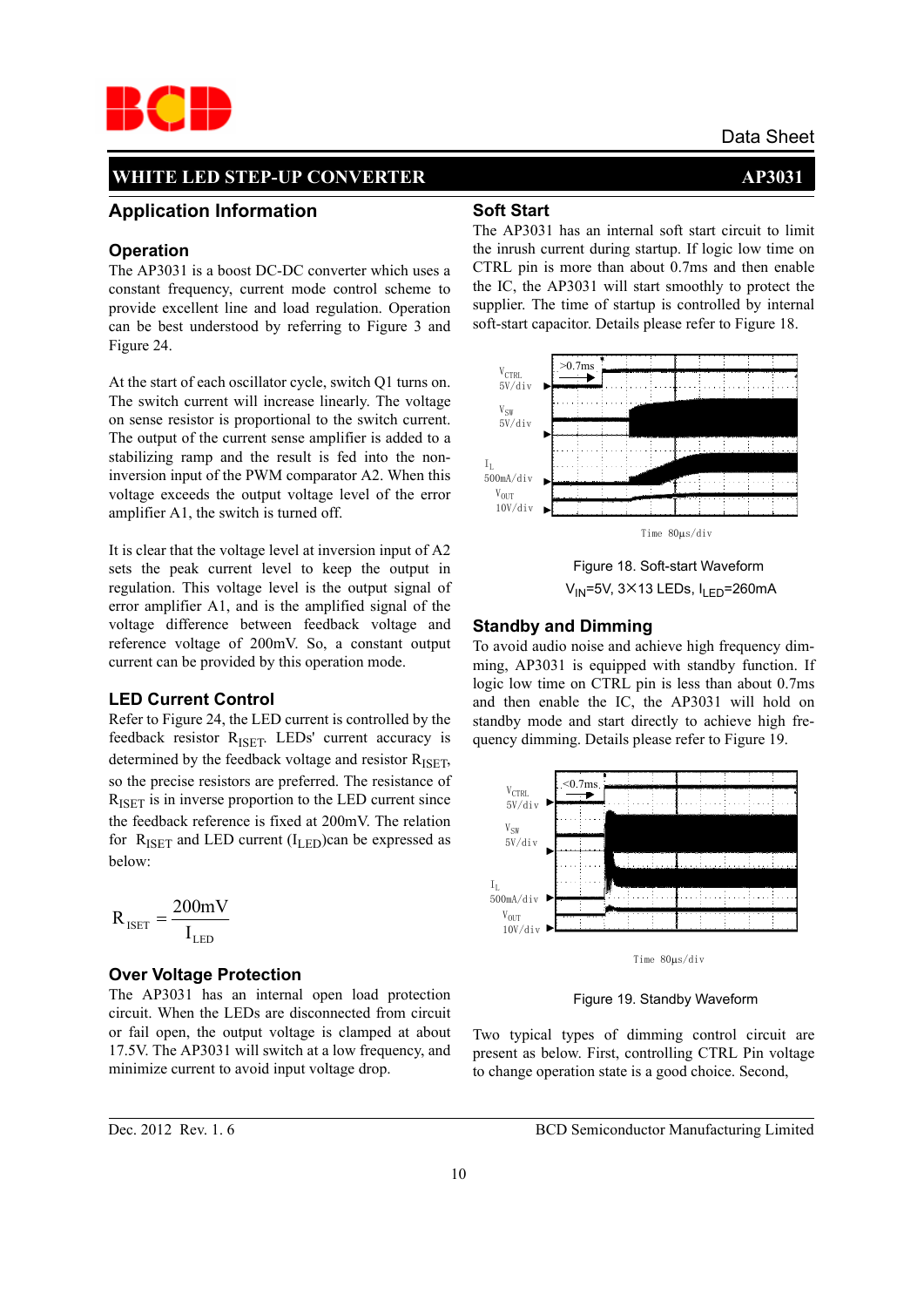

#### **Application Information (Continued)**

changing the feedback voltage to get appropriate duty and luminous intensity is also useful.

#### **(1) Adding a Control Signal to CTRL Pin**

Adding a PWM signal to CTRL pin directly, the AP3031 is turned on and off by this signal. When the PWM frequency is lower than 1kHz(Typ.), the IC works in the soft-start mode to dimming the light. On contrary, when the PWM frequency is higher than 1kHz(Typ.), the IC works in the standby mode: the converter ceaselessly switches off and directly starts to achieve light dimming. This standby function allows AP3031 to support high frequency dimming (up to 25kHz or higher) to avoid audio noise. More details please refer to Figure 20 and Figure 21.



 Figure 20. Dimming Control Using a PWM Signal in CTRL Pin



Time 20μs/div

 Figure 21. High Frequency (25kHz) Dimming Waveform

#### **(2) Changing the Effective Feedback Voltage** There are two popular methods to change the effective feedback voltage.

First, adding a constant DC voltage through a resistor divider to FB pin can control the dimming. Changing the DC voltage or resistor between the FB Pin and the DC voltage can get appropriate luminous intensity.

Comparing with all kinds of PWM signal control, this method features a stable output voltage and LEDs current. Please refer to Figure 22.





Second, using a filtered PWM signal can do it. The filtered PWM signal can be considered as a varying and adjustable DC voltage, please refer to Figure 23.



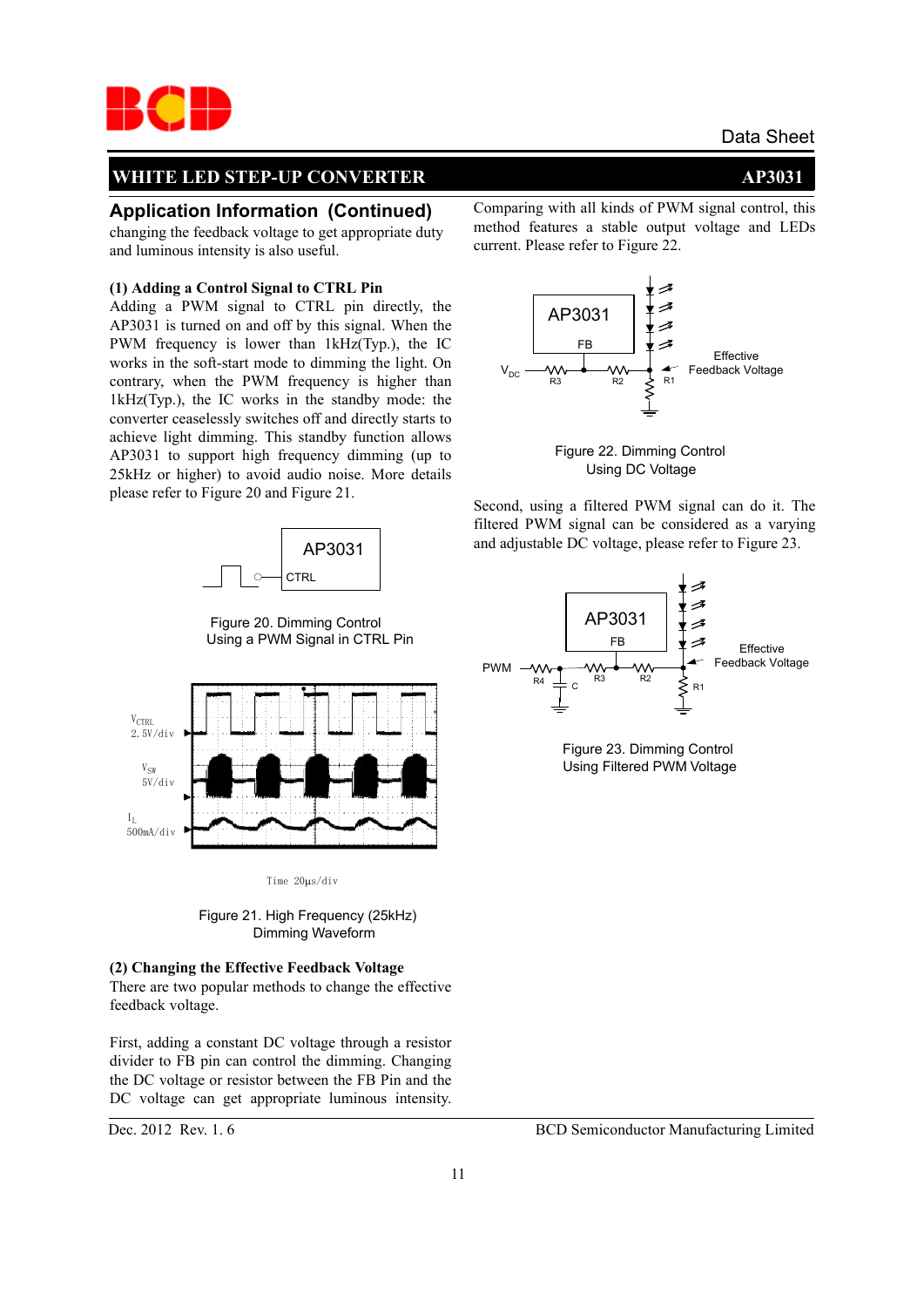

# **WHITE LED STEP-UP CONVERTER AP3031**

## **Typical Application**







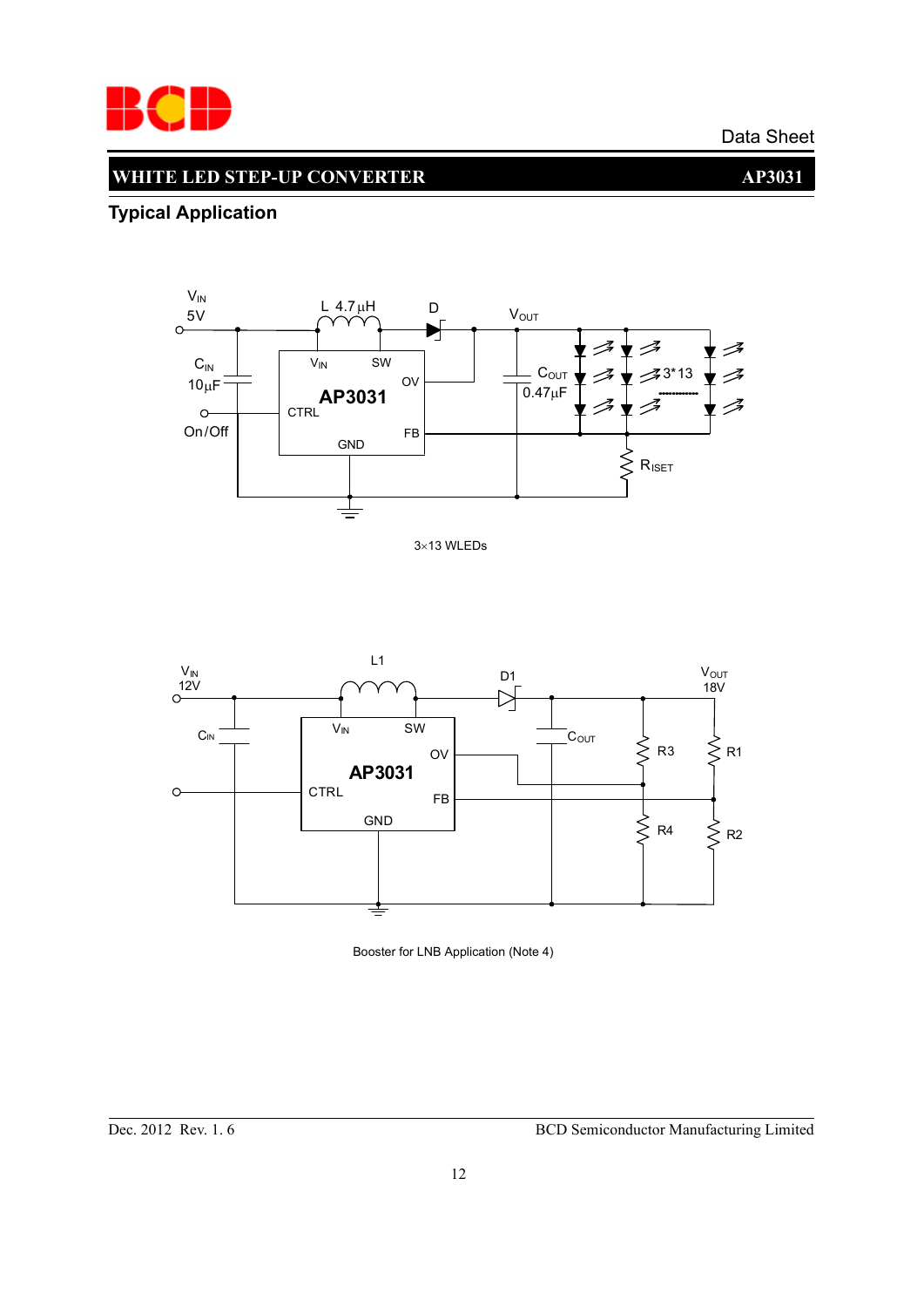

## **WHITE LED STEP-UP CONVERTER AP3031**

## **Typical Application (Continued)**



Booster for Portable Charger Application (Note 4)

Note 4:  $V_{\text{OUT}} = (1 + R1/R2) * V_{FB}$ 

Figure 24. Typical Application of AP3031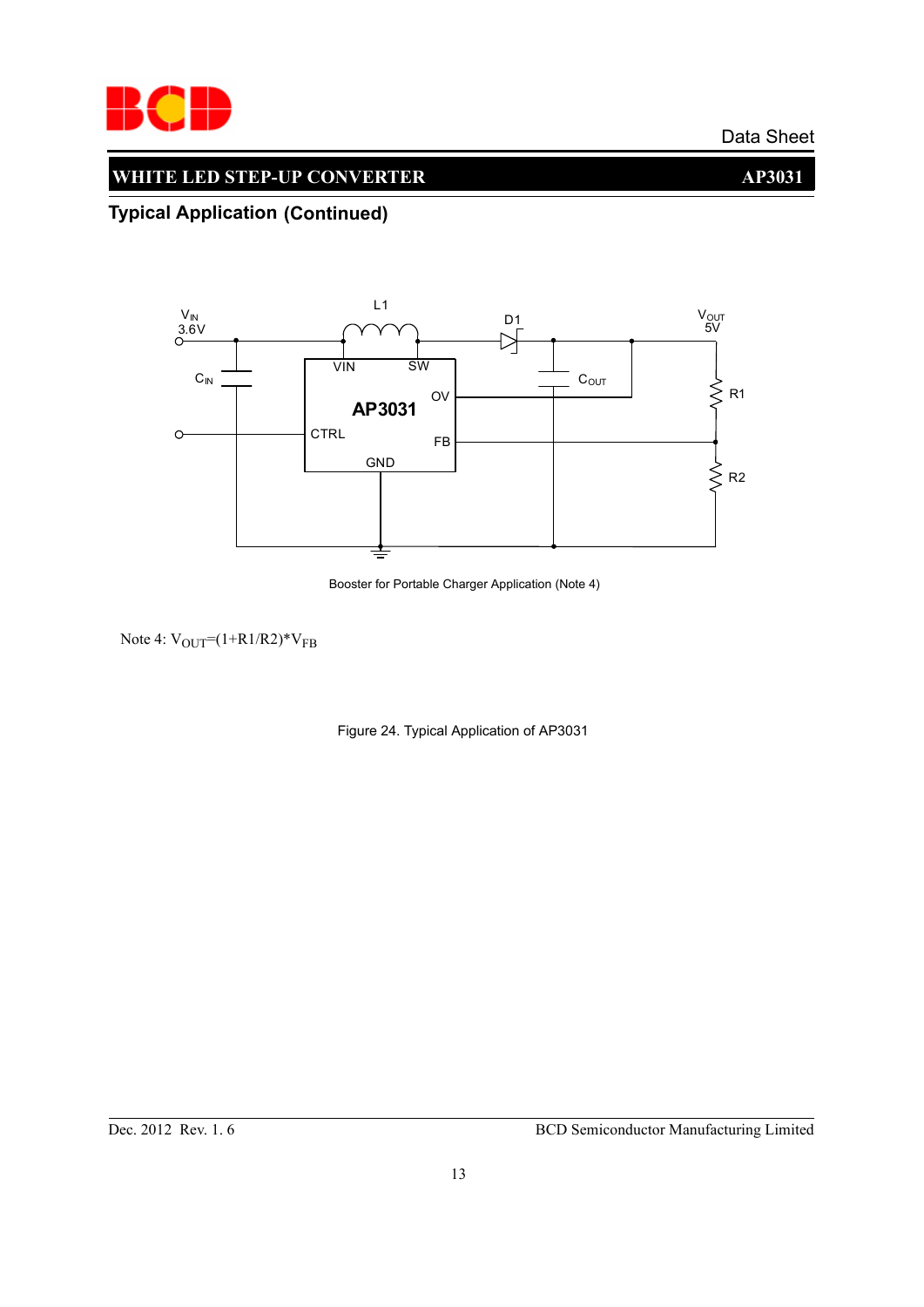

## **WHITE LED STEP-UP CONVERTER AP3031**

**Mechanical Dimensions**



Dec. 2012 Rev. 1. 6 BCD Semiconductor Manufacturing Limited

**SOT-23-6 Unit: mm(inch)**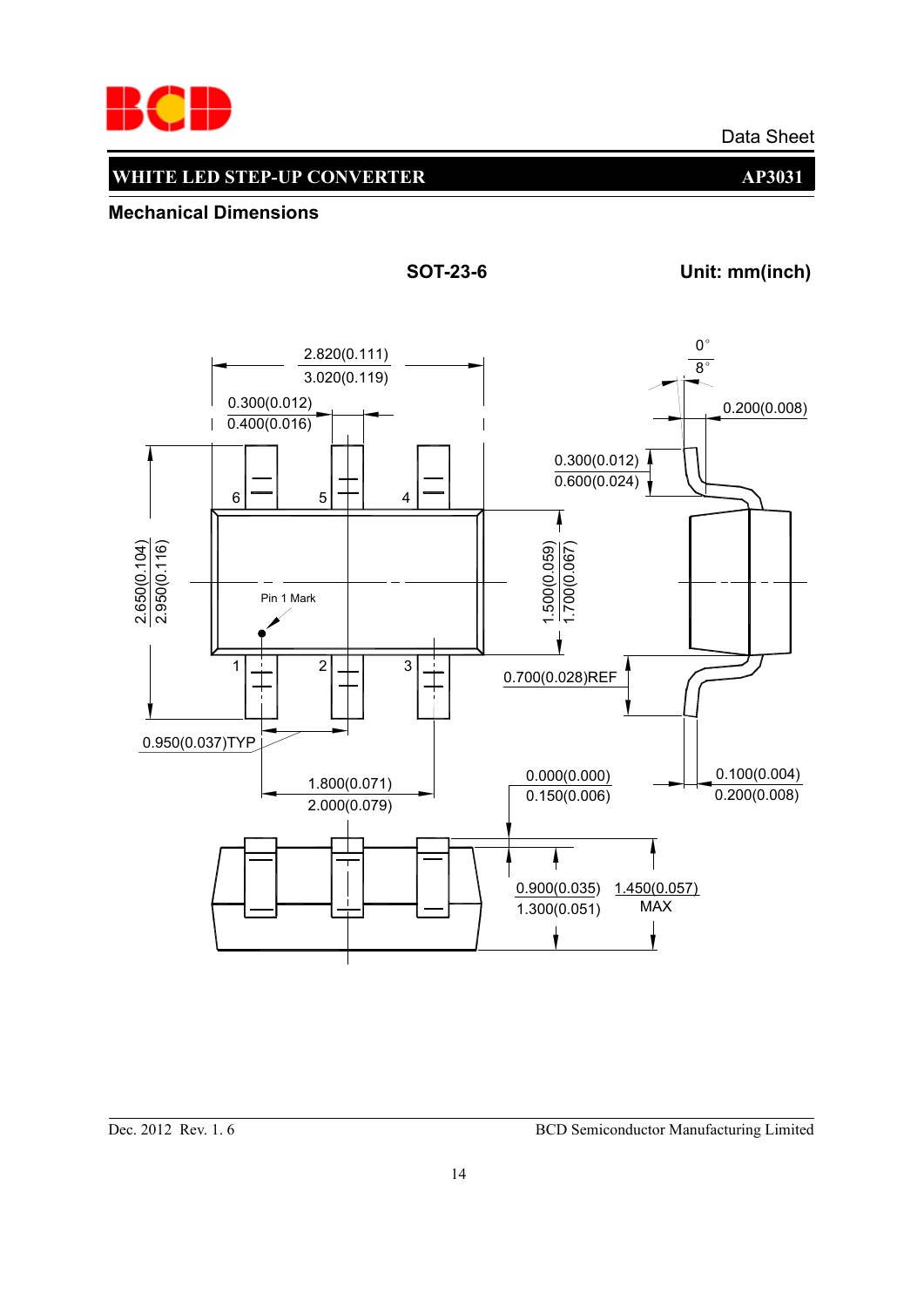

## **WHITE LED STEP-UP CONVERTER AP3031**

**Mechanical Dimensions (Continued)**

**TSOT-23-6 Unit: mm(inch)**

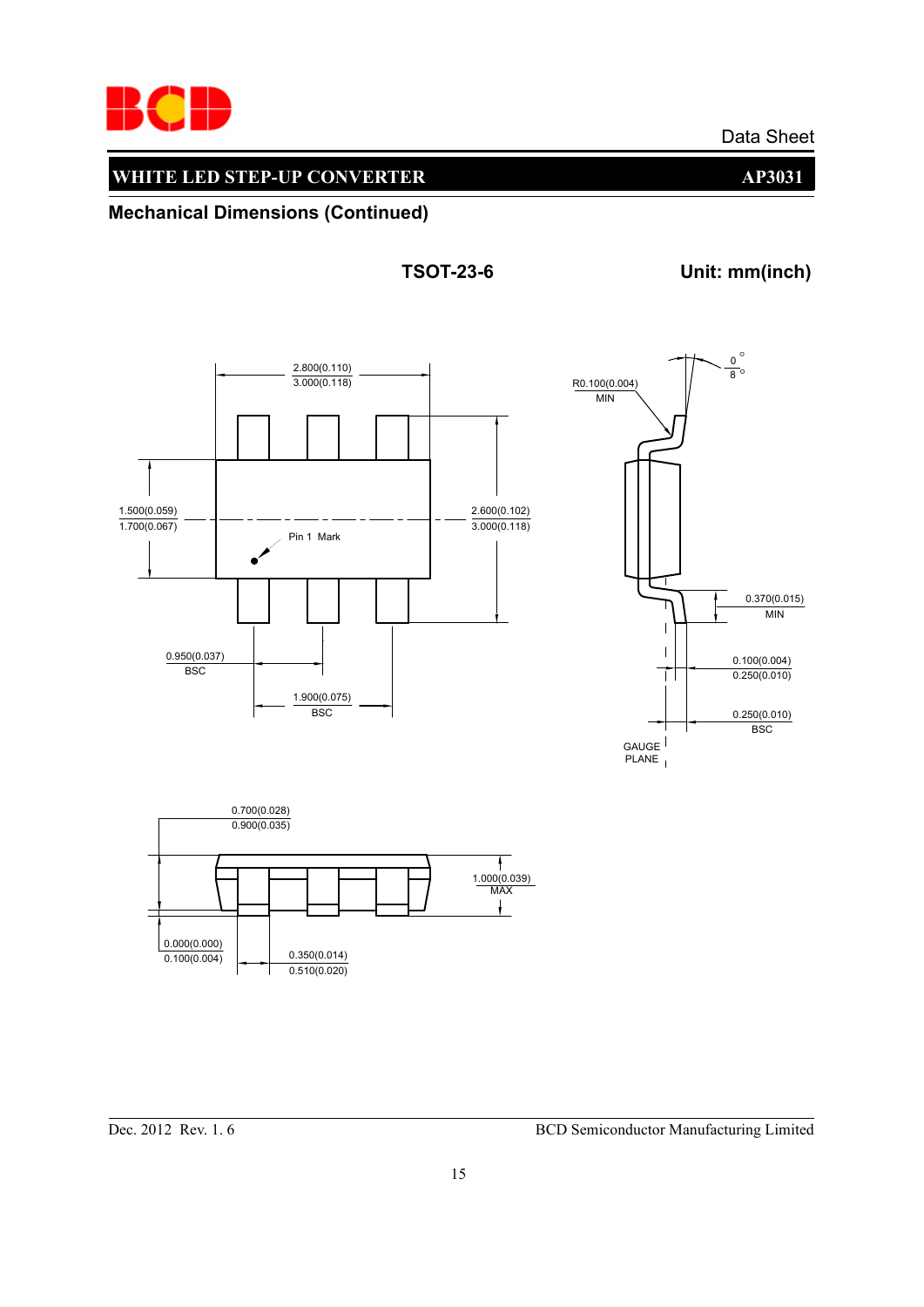

**Mechanical Dimensions (Continued)**



**SOIC-8 Unit: mm(inch)**

Note: Eject hole, oriented hole and mold mark is optional.